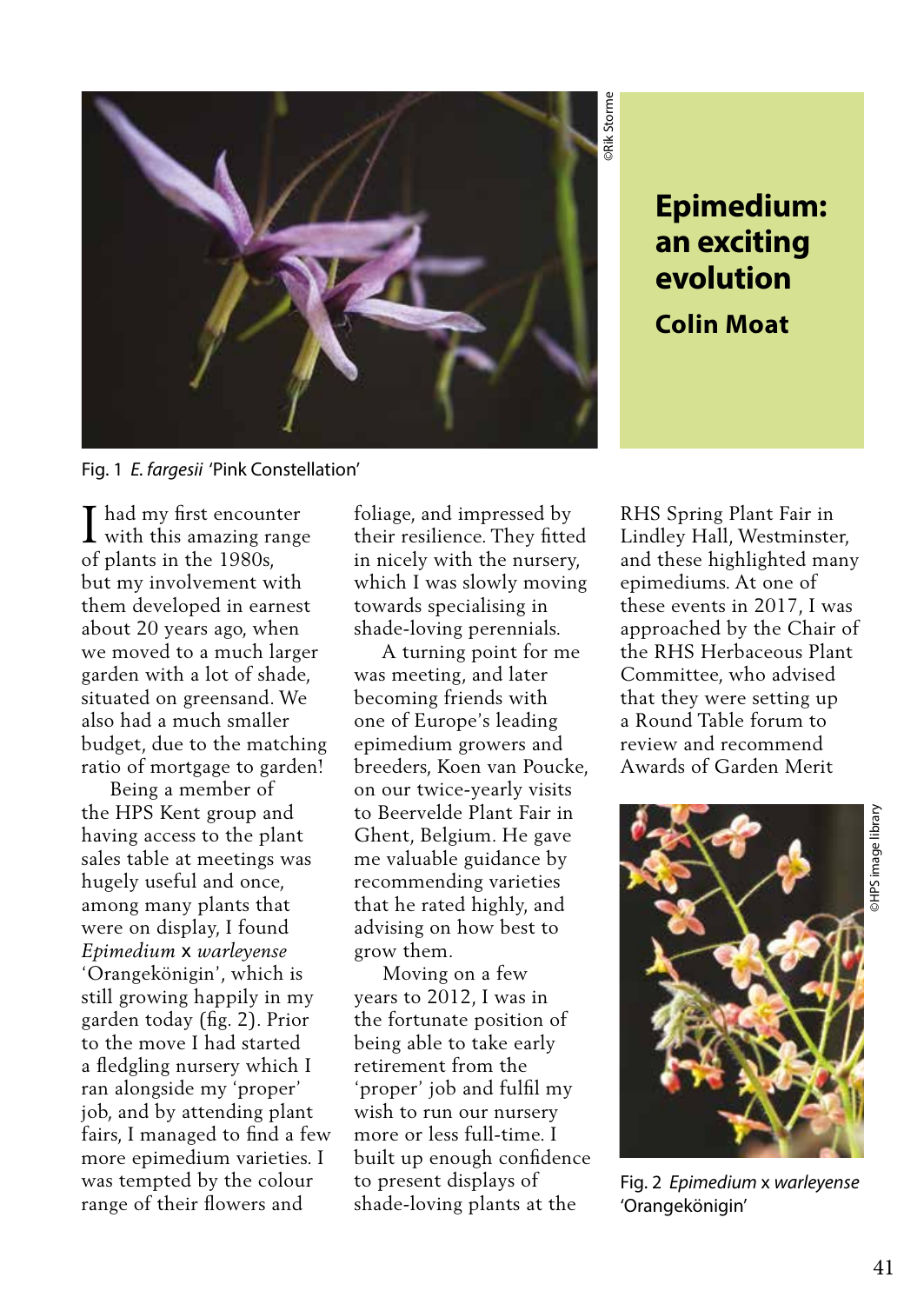(AGMs) – and would I invite other specialists to join, and consider being Chair myself! I was very flattered, and definitely felt it was above my 'pay grade', but said yes. Round Table forums are used by the RHS when it is impractical to have a full three-year trial, and where the lack of AGMs (at the time there were only eight) is in need of review.

 This was a very timely suggestion, as over the last 20 years the number of available epimediums has risen from around ten (mainly species), to approaching 400. This has been due to people like Darrell Probst in the USA, and Mikinori Ogisu in Japan, finding and distributing new species, the latter mainly from China and surrounding areas. Epimediums are remarkably promiscuous, and in addition to those mentioned above, our own nurserymen such as Robin White, Julian Sutton, Elizabeth Strangman, Keith Wiley, and Thierry Delabroye in France, have taken these new species and crossed them with others, new and old, producing and more importantly, *selecting* some wonderful hybrids. Unfortunately, many other less-wonderful plants, in many cases very similar to those currently available, have also been produced and named.

 So, not without some trepidation, I invited

Julian Sutton (formerly of Desirable Plants), Roger Hammond (National Collection Holder), Koen van Poucke, Sally Gregson (author of *The Plant Lover's Guide to Epimediums*), Quentin Stark (Head Gardener, Hole Park), and James Miller (RHS Wisley) into the forum. Kept on track by RHS Coordinator Kirsty Angwin, we all met on 17 April 2018 at the home of the National Collection Holder. It was a fascinating day, and despite there being a roomful of epimedium enthusiasts, from a shortlist of approximately 100 forms (one of the criteria for selection is availability), only 15 new AGMs were



Fig. 3 'Probably' *Epimedium* x *versicolor* 'Sulphureum' at RHS Harlow Carr

awarded; and five of the eight existing AGMs were rescinded, with only three being re-confirmed.

 I suspect that the majority of members who grow the older species like *E.* x *warleyense*, *E.* x *perralchicum*, *E.* x *versicolor*, *E. alpinum, E. pinnatum*  and their named forms and subspecies, justifiably consider them to be very useful ground cover (fig. 3). This is mainly due to their rhizomatous nature forming a very woody root structure, which in turn makes them pretty drought-tolerant. The committee were mindful of the added value this gives them for difficult garden conditions, as shown below. I have listed the AGM names in bold, and added extracts of comments from the forum in italics after each name.

 AGMs were reconfirmed to *E.* **x** *rubrum*: '*a good tough plant – provides good ground cover for a large area – hardy and reliable – strong doer without being invasive in dry shade*'; *E.* **x** *versicolor*  **'Sulphureum'**: '*reliable in deep shade, tough as old boots and has good young foliage*'; and *E. pinnatum* **subsp.** *colchicum*: '*good evergreen ground cover for large areas – excellent and a good doer – works well in dry shade*'. A hybrid from Julian Sutton with similar characteristics (although I purchased it from Coen Jansen in the Netherlands) was *E.* **'Winter's End**':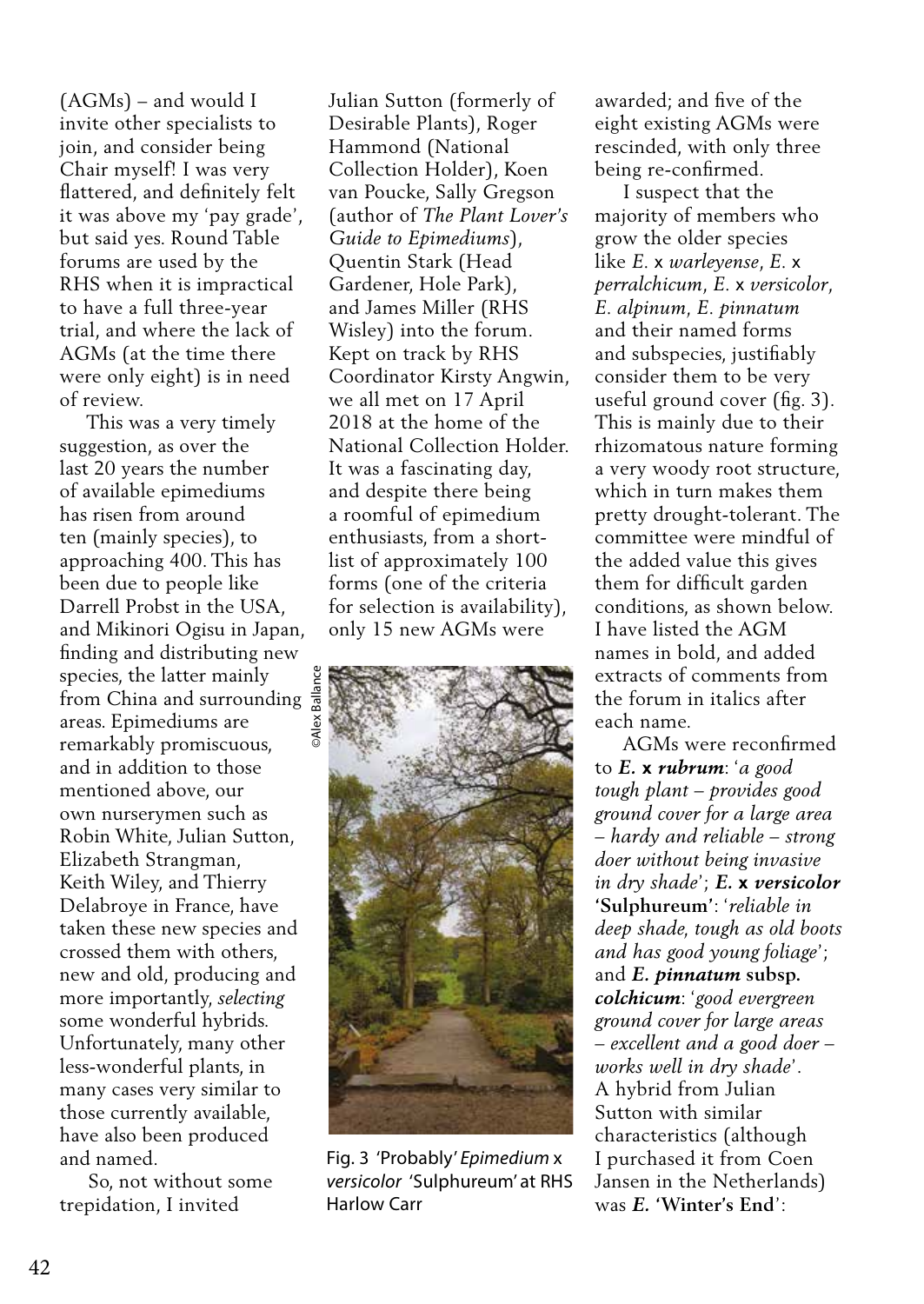'*early flowering with flowers above leaves – tolerant of bad conditions*', received an AGM for the first time  $(f$ figs 4-8).

 The slight drawback of some of the above is that the old foliage needs shearing back, preferably before new growth starts (I suggest January, or about when you cut back hellebore foliage). This yields a double reward: emerging flowers are not obscured by old foliage, and fresh new foliage follows, often beautifully patterned. If you leave it too late, it is very fiddly to cut out old growth and avoid the new, as I know to my cost!

 One well-known species and its forms which don't have this problem are the deciduous *Grandiflorum*  epimediums, which have a preference for somewhat

acid (below 6.5pH) soils. *E. grandiflorum*, which is more clump-forming in habit, has the largest number of named varieties; but all four of those that previously held AGMs had them rescinded. *E. grandiflorum* itself was one, for the reason that it was felt to be '*too variable, both in cultivation and in the wild*'. The others were generally felt to have been superseded by better ones, including *E. g.* **'Akagi-Zakura'** – its name meaning 'cherry blossom from Mount Akagi' – a unique shade of pastel pink and apricot, above light green foliage (fig. 9). Comments were '*stunning plant and a new colour break*'. And from Darrell Probst in 2006 is *E. g.* **'Circe'**, a remarkably tall form, with flowers comprising purple-red sepals covering white-tipped petals on red stems, held over



Fig. 4 *Epimedium* x *rubrum* 



Fig. 5 *Epimedium* x *rubrum*  foliage

dusky-purple young leaves (fig. 10). We suspect it is a hybrid, hence the comment '*one of the best reds, a good plant – a new US hybrid: easy, vigorous and healthy'*.



Fig. 6 *Epimedium.* x *versicolor*  'Sulphureum'

Fig. 7 *E. pinnatum* subsp. *colchicum* 



Fig. 8 *E.* 'Winter's End'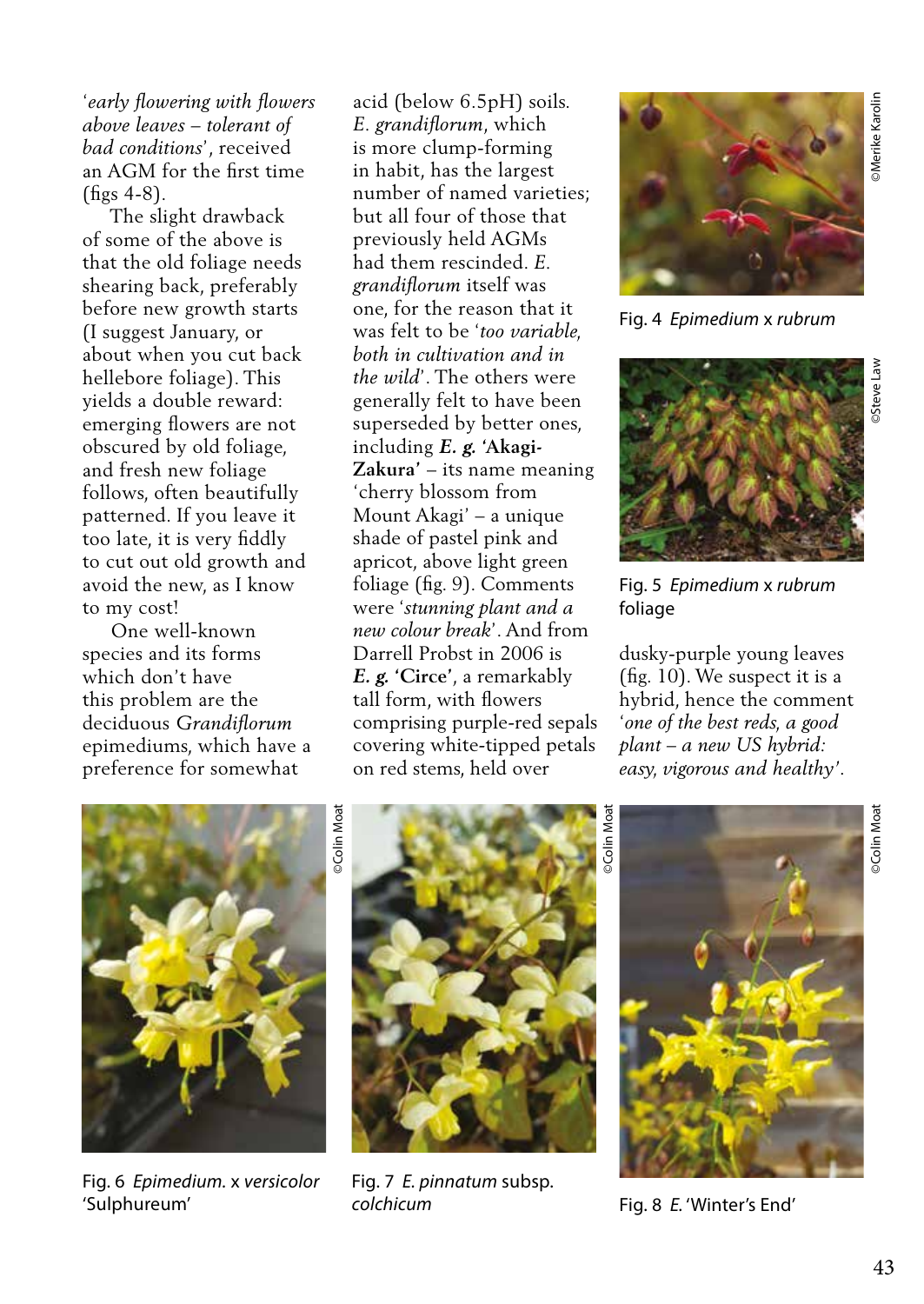

Fig. 9 *E. grandiflorum* 'Akagi-Zakura'



Fig. 10 *E. g.* 'Circe'

*<b>OColin* Moatt ©Colin Moatt



Fig. 11 *E.* 'Kodai Murasaki'



Fig. 12 *E. acuminatum* 'Night Mistress'

Finally, we awarded an AGM to the hybrid *E.* **'Kodai Murasaki'**: *'reddish-purple with white spurs, a good plant'* on tall (70cm), almost black stems. The flowers shine through, even though they are at the same height as the light young foliage (fig. 11). Despite having what is suspected to be *E. grandiflorum* as a parent, this hybrid seems indifferent to the pH of the soil.

 Other varieties of newer, more interesting species were also given AGMs. It is important to emphasise here that nearly all of these are quite different in their habit from the garden stalwarts mentioned in the first part of this article. They are decorative plants, happy in dappled shade, but do not thrive in parched conditions. They are not 'shrinking violets' either (though as someone who has violets in their garden, I would say that is a bit of a misnomer!); they will hold their own in normal soils, and are not fussy as to pH.

 I'll start with *E. acuminatum* **'Night Mistress'**  (fig. 12) which has enjoyed a recent and deserved rise in popularity: '*distinctive colour and an excellent form – compact dark form and a good doer – spectacular contrasting flowers*'. These flowers have light dusky-pink sepals over arching, deep-purple, blackspurred petals which are larger than the species. The delicate-looking *E.* **fargesii 'Pink Constellation'** has ballerina-like flowers,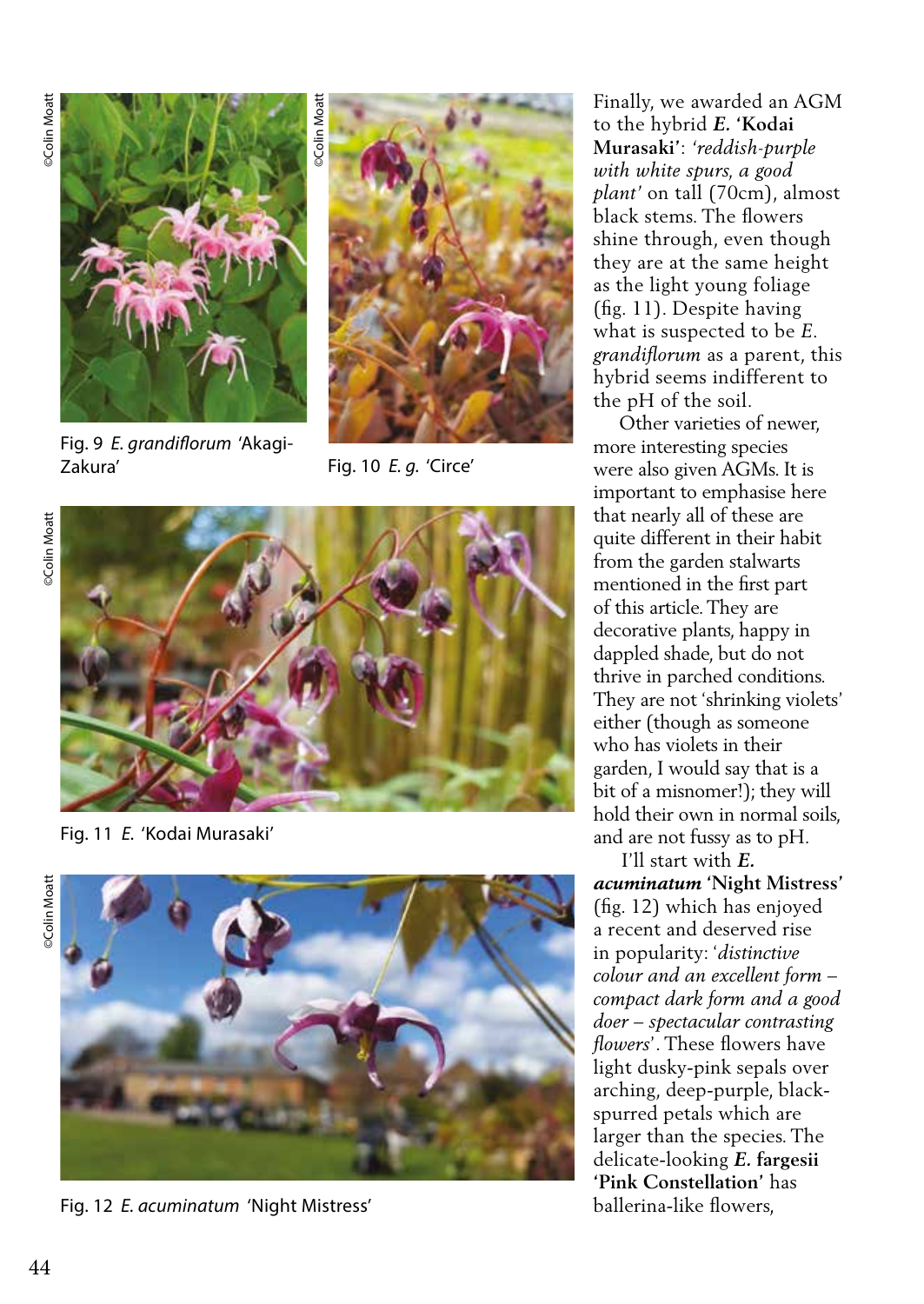more intensely coloured than the species, with beautiful lilac-pink sepals flaring over spurless purple petals, with anthers and stamens pirouetting below (fig. 1). These contrast charmingly with the bronze-tinted slender young foliage: '*much admired, the public seem to like it – one of the best and sells well.*' Another new cultivar whose flowers contrast well with its young foliage is *E. franchetii* **'Brimstone Butterfly'** (fig. 13): '*large attractive pale-yellow flowers, and has attractive young leaves – robust, easy and healthy'*. The young leaves are large, almost salmon-pink,

ageing green. This brings us to the hybrids, all of outstanding disposition and a long period of interest. *E.* **'Amber Queen'**: *'outstanding variety, with large flower spikes – one of the most striking and floriferous'*. Introduced by Robin White, this has some of the longest flower spikes I've seen, and bears apricot sepals over cream, spurred petals that deepen to an orange mouth. The young green leaves are slightly spiny, with attractive burgundy-coloured speckling.

 The unusual combination of colours of the flowers of *E.* **'Domino'**, a Darrell Probst introduction in 2004, appealed to the forum too: '*floriferous with a lovely flower, and grows well in the garden and in pots*' (fig. 14). A haze of creamy-pink and

dark-rose flowers dance on tall (60cm) dark-red stems, with attractive maroon marking on the fresh green leaves. The next form, for me, is my 'Desert Island' epimedium: if I could only have one, this would be it! It's another Darrell Probst introduction, *E.* **'Pink Champagne'**: *'a fabulous plant and an outstanding cultivar – distinct pinkflowered US hybrid, becoming popular – very good indeed, a vigorous plant and will repeat flower if established and happy'*. The attractive flowers are held well above the foliage, and will reliably flower for about 10 weeks. The foliage has a lovely bronze tinge when young, set off by red speckling; a beautiful combination (fig. 15).

 The next two are both introductions from Koen van Poucke, and he feels they are his best work. *E.*  **'Red Maximum'**: *'brilliant plant, one of our favourites, very good flowers – strong, healthy and good red flowers'*. Deep cranberry-red sepals, over pale-pink petals tipped white, with a dark-pink stain to the mouth, on tall brownpink stems held above young bronze-burnished leaves, ageing green. One of his most recent and most striking introductions, which I think will be one of the most popular, is *E.* **'Royal Purple'**: '*outstanding form, grows well*'. Remarkably tall stems bear carmine-pink sepals and spurs,



Fig. 13 *E. franchetii*  'Brimstone Butterfly'



Fig. 14 *E.* 'Domino'



Fig. 15 *E.* 'Pink Champagne'



Fig. 16 *E.* 'Royal Purple'